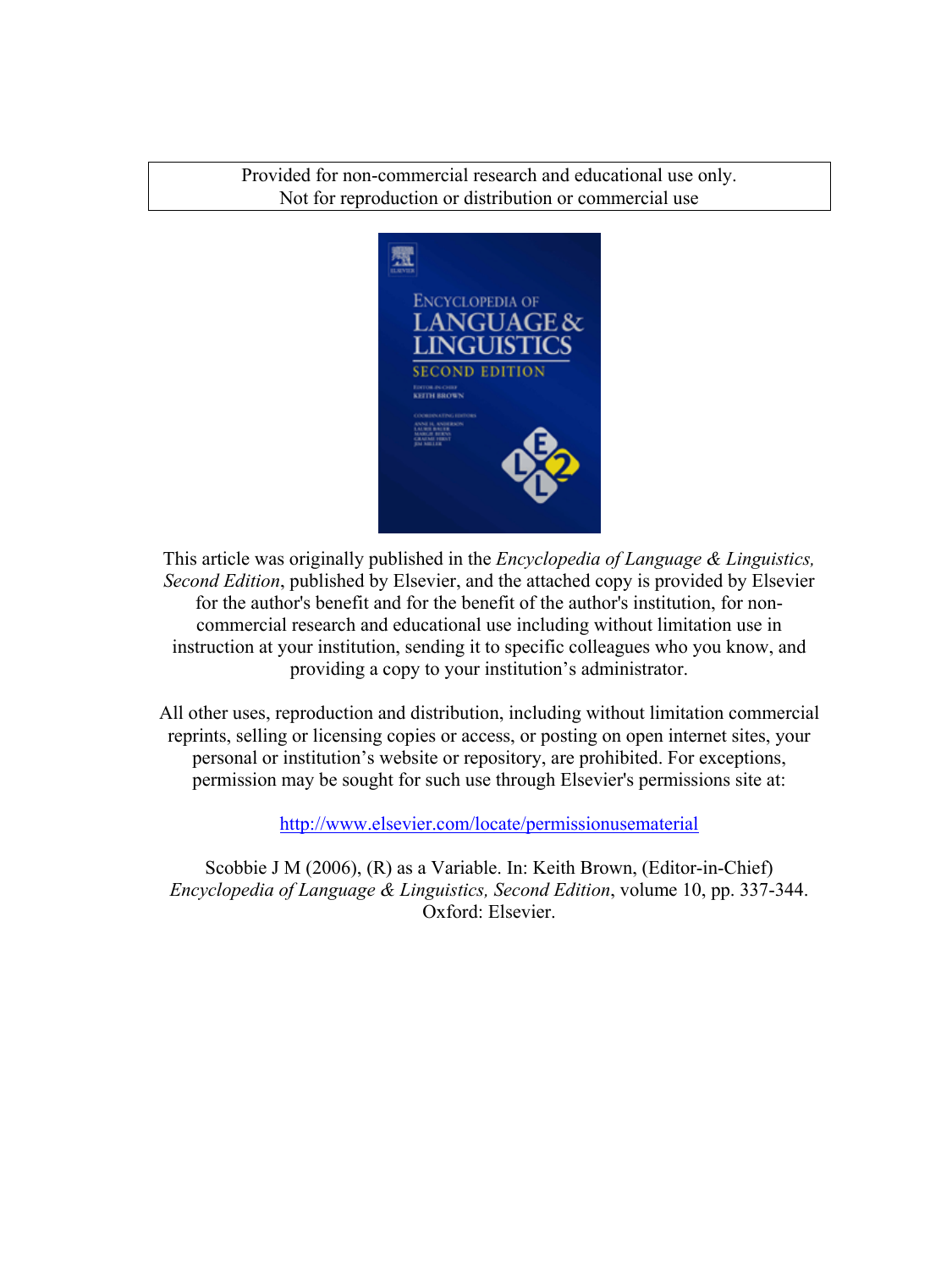# R

## (R) as a Variable

**J M Scobbie**, Queen Margaret University College, Edinburgh, UK

2006 Elsevier Ltd. All rights reserved.

All sounds are variable, but some are more variable than others. Does hyper-variation mean a greater disposition for sociolinguistically relevant conditioning, or, alternatively, a tendency for relatively greater noisiness in the distribution of unconditioned variants? Whatever the case, there should clearly be a special interest in the sociolinguistic systemization of those sounds that are so unusually prone to variation that it is difficult to capture them within a simple articulatory and acoustic definition. Such is the case with the sociolinguistic variable  $(R)$ .

About three-quarters of languages have at least one /r/ phoneme (Maddieson, 1984), but since the class of rhotic sounds is widely acknowledged to be very varied, the definition of /r/ must be flexible, and the definition of 'rhoticity' is rather heterogeneous and perhaps even somewhat arbitrary (Ladefoged and Maddieson, 1995). The fundamental problem arises from the tension between a simple phonological claim that "language L has a phoneme  $\ell r$ ," the fact that  $\ell r$ / tends to be an isolated phoneme rather than a member of a larger natural class, and the astonishingly nondeterministic correspondence between an /r/ and the crosslinguistic range of possible phonetic exponents involved. Moreover, some of the phonetic sounds concerned (e.g., velar fricatives) behave systematically as nonrhotics in other languages. Indeed, pedagogic texts often rely on such correspondences to teach pronunciation (e.g., the sound of French /r/ is like the sound at the end of the Scottish pronunciation of 'loch'). The use of the wrong /r/ sound can create the impression of a very strong foreign accent for those learning standard varieties, but tolerance in the face of idiosyncratic variation and/or the acquisition and use of sociolinguistically conditioned variation seems to be the norm among native speakers.

Although variability is even more characteristic of vowels, vowels occur as members of a larger system and can freely, in time, change phonological identity as they change phonetic quality from one location to another. However, the single label /r/ is used for a much wider and emptier phonetic space. We can thus understand John Walker's rather pejorative-sounding opinion from 1791 that in English /r/ is ''the most imperfect of all the consonants" (Harris, 1994: 230).

Us<br>
where that in this is they change phonotic quality from one<br>
to another. However, the single label  $dp$  is used<br>
much wider and emptier phonotic space. We<br>
are variable, but some are more variable opinion from 1791 tha Nevertheless, there are some grounds to identify rhotics as a natural class. First, a number of phonetic sounds can be and have been classed as exclusively rhotic, especially (nonlabial) trills and retroflex approximants. Second, diachronic change can be seen to affect the phonetic characteristics of rhotics without leading to their loss as a contrastive element, giving rise to wide crosslinguistic variation in the form of the same rhotic in related languages. In Western Europe, for example, cognate words can employ alveolar or uvular trills, as well as labials, dentals, alveolars, velars, uvulars and labiodentals (fricatives and approximants), and even vowels. These various forms (apart from the last: cf. Barry, 1995) are usually regarded as the result of phonetically superficial and not phonologically meaningful changes. Third, structurally conditioned allophony and variability of the /r/ within a single language reinforce the correspondence of heterogeneous phonetic variants to the same phoneme. Analogous to the diachronic situation, the phonological system of a single language can lead us to postulate a single phoneme /r/ (superficially being voiced or voiceless, fricative, tap, or approximant). Fourth, sociolinguistic conditioning of variation in a rhotic is common within a language. Fifth, developmental data often show a range of exponents of /r/ from infancy into adulthood.

> It is important to understand the descriptive phonetic nature of rhotic variation, though we need not worry here about the deeper question of why such an apparently disparate set of sounds is related (see Ladefoged and Maddieson, 1995; Barry, 1997). Without some phonetic preliminaries, it is hard to appreciate an understanding of sociolinguistic conditioning of (R) in any particular situation, and, moreover, it is hard to see the extent to which any findings may transfer from that situation to another with the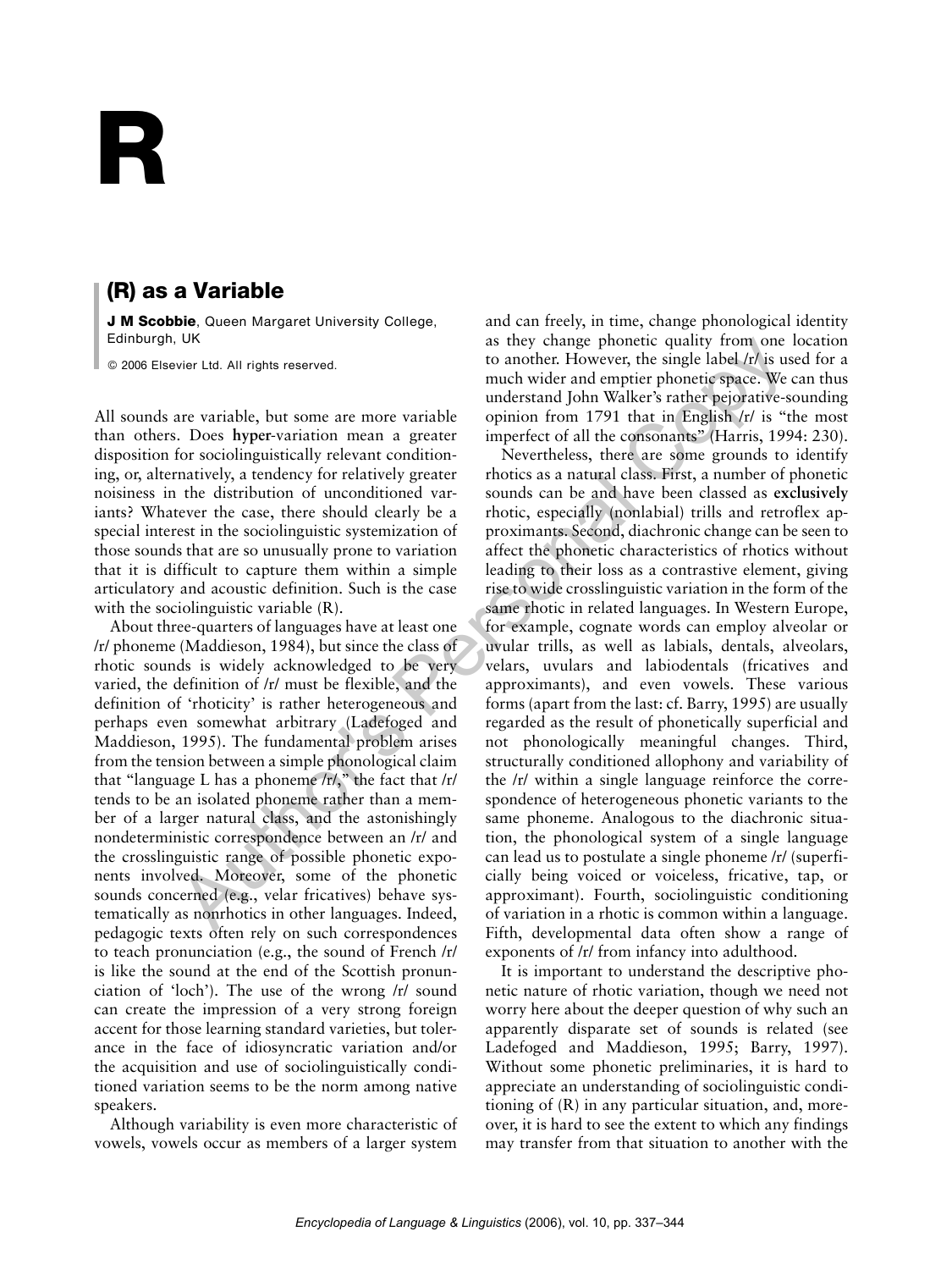'same' variable (R): such a comparison may make very little sense. The next section, therefore, is a review of the wide range of phonetic variation of rhotics. It should be clear that /r/, because it is prone to vary in many and subtle ways, should both be an opportunity and a challenge to variationists. Then the ground will be clear to move on to more concrete detail of sociolinguistic variable (R), mainly in the context of British English.

#### What Can Be an /r/?

In general, the label /r/ seems to be applied to oral lingual sonorant consonants unless they are specifically palatal, lateral, or labial. It is hard to avoid the feeling that /r/ is therefore something of an 'elsewhere' category. If it were not for the fact, mentioned above, that it is often possible to provide phonological, sociolinguistic, diachronic, or acquisitional justification for the establishment of the category, it would be tempting to acknowledge '/r/' to be a rather meaningless label. For phonological theories favoring underspecification and featural analysis, the problem is to choose an appropriate abstract feature for /r/, derive common and uncommon aspects of its phonological behavior from this abstract specification, and then explain why the phonetic realization of this abstract /r/ is both systematic and arbitrary. For theories positing highly detailed mental representations, the problem is to explain how an abstract category /r/ is formed from articulatory and acoustically diverse input.

From the point of view of discussing the phenomenon of rhoticity, however, '/r/' or '(R)' are labels as good as anything else, so long as we recognize the descriptive and theoretical limitations arising from the use of this convenient international phonetic alphabet or orthographic symbol.

In looking for a more realistic description of rhotic sounds, we should refer first to Lindau's influential acoustic crosslinguistic study of rhoticity (Lindau, 1985) and to the excellent Ladefoged and Maddieson (1995: Chapter 7). Lindau's starting points were, on the one hand, the heterogeneity in the phonetic characteristics of /r/ crosslinguistically and its allophonic heterogeneity, and on the other, the phonological homogeneity of the distribution of /r/ and of the effects of /r/ on neighboring segments, especially vowels.

In looking at about a dozen phonetic types of /r/ from multiple speakers of four Indo-European languages and in a more varied range of seven West African languages, Lindau demonstrated some of the similarities and differences that can be found for some common rhotic sounds. The phonetic details are relevant to an understanding of rhoticity in itself, and as

the label  $H$  seems to be applied to oral from English" (Lindau, 1985: 161). Thus, the label prior and the resonant constant unisable prior in the shade, all a lateral, or labial. It is hard to avoid phonological research a pointer to the type of fine differences that can be learned and therefore function sociolinguistically. For example, the ways in which uvular and apical trills are distinguishable acoustically do not seem much clearer than the ways in which apical trills can differ. With respect to the spectral patterns of the trills, the third spectral peak is quite low in Chicano Spanish, but ''other forms of Spanish from Argentina, Colombia, and Mexico display a much higher third spectral peak than the Chicano Spanish, indicating a more dental place of articulation. The low third spectral peak in Chicano Spanish may be due to influence from English'' (Lindau, 1985: 161). Thus, it is clear how the broadest detail for an /r/ may be adequate for phonological researcher, but even a relatively careful '[r]' or '[I]' may be too coarse to indicate the existence of variation within a dialect or community: ''even in languages where a possible realization is a trill, not all speakers use a trill, and the speakers that do, have tap and approximant allophones as well as the trill'' (Lindau, 1985: 161). In her sample of trilling languages, about half the speakers produced trills. Spanish, with a tap-trill contrast, had a high proportion of phonetic trills, whereas only three of 10 Swedish speakers produced trills. This could have a phonological cause – namely that Swedish has only one rhotic phoneme – or a phonetic one, such as uvular trills being less easy than alveolar ones to produce consistently. Similarly, ''taps are not produced in the same way in different languages, nor are they always produced in the same way by different speakers of the same language'' (Lindau, 1985: 161). Ladefoged and Maddieson (1995) presented numerous further examples from a wide range of languages.

Lavoie (2001), in a highly detailed study of Mexican Spanish (and American English), also found some speaker variation, particularly in how weakened the trill was in a weak (nonprestress) position, but also a great deal of positional and random variation. She calculated variation in the trill and tap phonemes with respect to their manner of articulation. The Spanish tap phoneme was very variable in manner, while the trill was more consistent.

Further subtle variations are possible and can be observed. For example, in many languages, prepausal trills may be more or less devoiced. Greater or lesser amounts of epenthesis can occur between consonants and a following tap or trill, leading even to changes in the syllable count. And, of course, they may be in a rich variety of positional variation with nontrills.

Approximant /r/ is, of course, even more open to variation. It may be smooth, vocoid, and friction-free, indicating a constriction no tighter than that found in vowels and glides, and therefore characterized by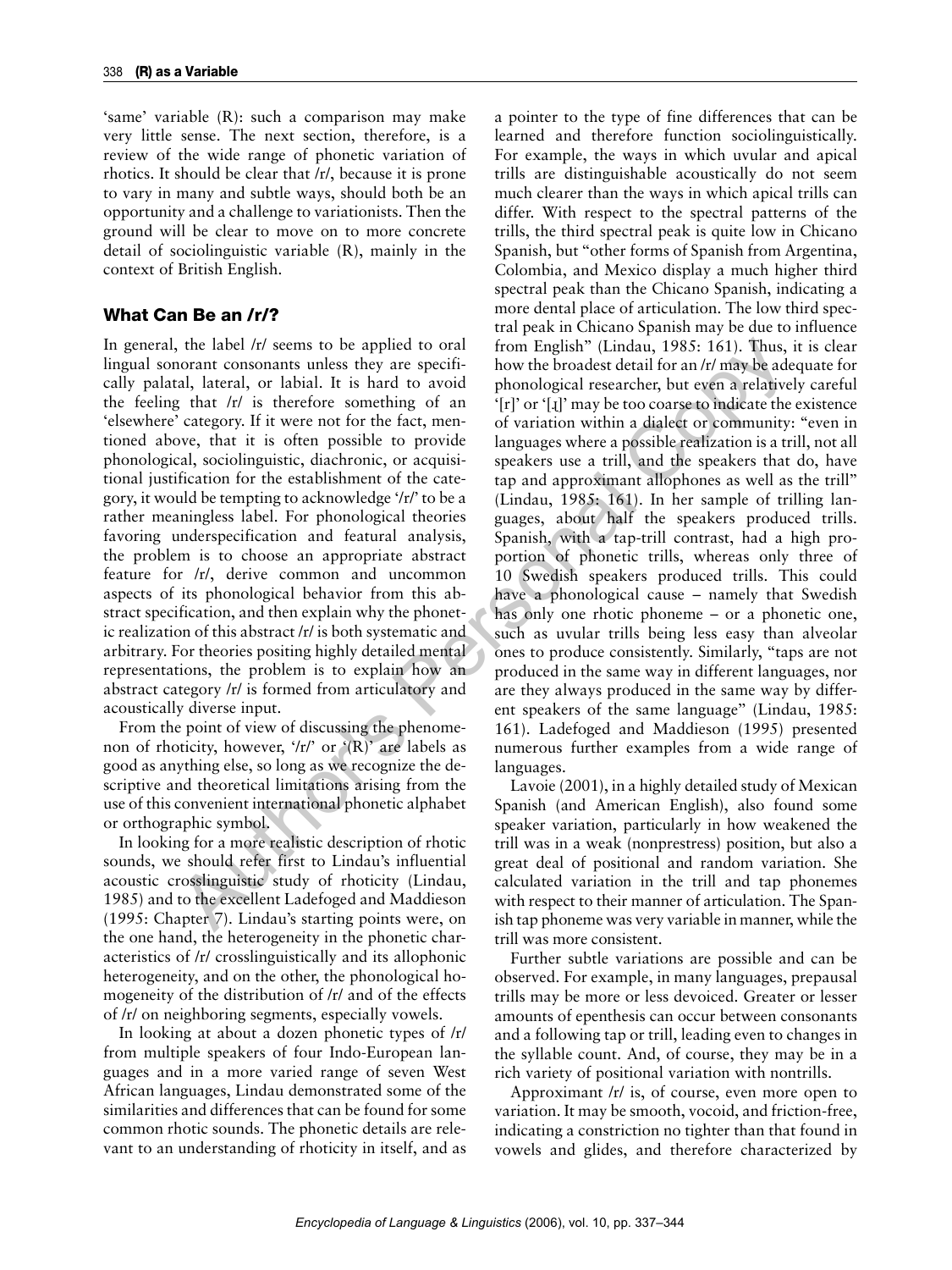formant transitions of rapidly changing or fairly static character, largely depending on the vowel context and syllable position of the /r/. A retracted or retroflex approximant will have long transitions flanking it, particularly between it and a preceding high or front vowel, and these transitions can become like a diphthongization of the preceding vowel and help cue the presence of /r/ as much as reaching the target does. Thus a retroflex target can be replaced by a centering diphthong, and a correspondence between /r/ and schwa is established. Nonhigh vowels may, on the other hand, coalesce with /r/ and can result in a rhoticized vowel.

For approximant /r/, typically the third formant is lowered, compatible with pharyngeal and/or postalveolar constrictions (Stevens, 1998). Indeed, these two constrictions have been observed in many articulatory studies, often together with lip rounding, which serves to lower both the second and third formants. Thus, we begin to see that approximant /r/ may be produced with multiple constrictions, or that alternative constrictions can be used, giving rise to broadly similar acoustic output. Articulatory complexity and flexibility are therefore characteristic of /r/ and perhaps are among the sources of its tendency toward variation and change.

While anterior approximant /r/ can also be rather fricated, frication is a more typical characteristic of non-trilled uvular and velar /r/. They range widely in the degree of noise and devoicing. Finally, the anterior lingual configuration of a postalveolar approximant /r/ can vary between basically retroflex or bunched configurations.

In sum, there is no natural articulatory or acoustic class that is easy to define; nor is there a set of sounds (however constituted) that can be said to be exclusively rhotic. Taps and flaps can also be variants of stops, laterals, or nasals. A fricative may be the phonetic realization of a phonological rhotic but may also be, of course, a fricative. And while pharyngeal or labial /r/s seem to exist, more often than not, approximants in those regions are not classed as rhotics without further systematic reasons to do so. Lindau's conclusion that rhotics exhibit a Wittgensteinian familial resemblance remains the key insight to take into any sociolinguistic study of (R).

#### Sample Studies of (R)

English is not unusual in having an /r/, in having only one rhotic phoneme, or in having stronger and weaker variants of it in relatively predictable phonological contexts. Indeed, in the Germanic context it is one of a number of languages (German, Dutch, Danish, Swedish) with both rhotic and nonrhotic dialects. The so-called r-less or nonrhotic dialects do not lack an /r/ altogether. Rather, /r/ is, in broad terms, missing from syllable codas in nonrhotic dialects. Like vowel variation, (R) in the Englishspeaking world can therefore a useful variable for the sociolinguist and indeed has appeared in a number of studies, including foundational work in the field (Labov, 1966; Labov, 2001). Although the focus here is on accessible reports of English variation, we should note that there are a few very large-scale studies in other languages that specifically address (R). A fair bit of work has been done on Dutch, most notably the ongoing 'Hema' project under the direction of van Hout, Van de Velde and Zonneveld (cf. Sebregts *et al.*, 2003). (See also the attached multimedia materials collected in collaboration with Sebregts.) For French, there is a major project 'La phonologie du français contemporain: usages, variétés et structure' under the direction of Durand, Laks and Lyche (cf. Delais-Roussarie and Durand, 2003). (See also Chevrot et al., 2000; the hard-toobtain Van de Velde and van Hout, 2001; and a successor volume in preparation; Gordon, Campbell, Hay, Maclagan, Sudbury and Trudgill, 2004; Hay and Jannedy, forthcoming, with more on (R) in New Zealand.)

ovel.<br>
wimant  $\mathcal{H}_t$ , typically the third formant is<br>
under, most notably the ongoing "Herma"<br>
under the direction of van Hout, Van de Vermatible with pharyngeal and/or post<br>
xmatriclic (cf. Sebregts *et al.*, 2003). ( The situations in North America, Scotland, and Ireland are rather different from the situations in other English-speaking regions. They are predominantly rhotic systems in which rhoticity is associated with prestige or standard speech. Elsewhere, however, nonrhotic speech tends to be the standard. It is useful, therefore, to examine the systems found for (R) in the British Isles, for example, since it is not only representative of both directions of variation, but the locations are also close enough that there is likely to be some tension and mutual influence. Variation in the United Kingdom is long-standing, as is evident in, for example, the Survey of English dialects and sources therein (Orton and Dieth, 1962a, 1962b; Upton and Widdowson, 2004). Walker (1791) noted alveolar and uvular trills and even nonrhoticity in London, where the /r/ was ''sometimes entirely sunk'' (Harris, 1994: 231).

> Sociolinguistic studies of /r/ are concerned with phonetic variation in /r/, variation in the phonotactic distribution of /r/ (and other segments conditioned by /r/), and, crucially, the interaction between the two. Loss of coda /r/ ultimately means vocalization and leads to an expanded vowel system and/or mergers. The loss of coda /r/ results diachronically from progressive phonetic weakening of more consonantal productions until the productions are at first similar to vowels, then merged with them. Exactly how the reduction in the phonetic rhoticity of /r/ interacts with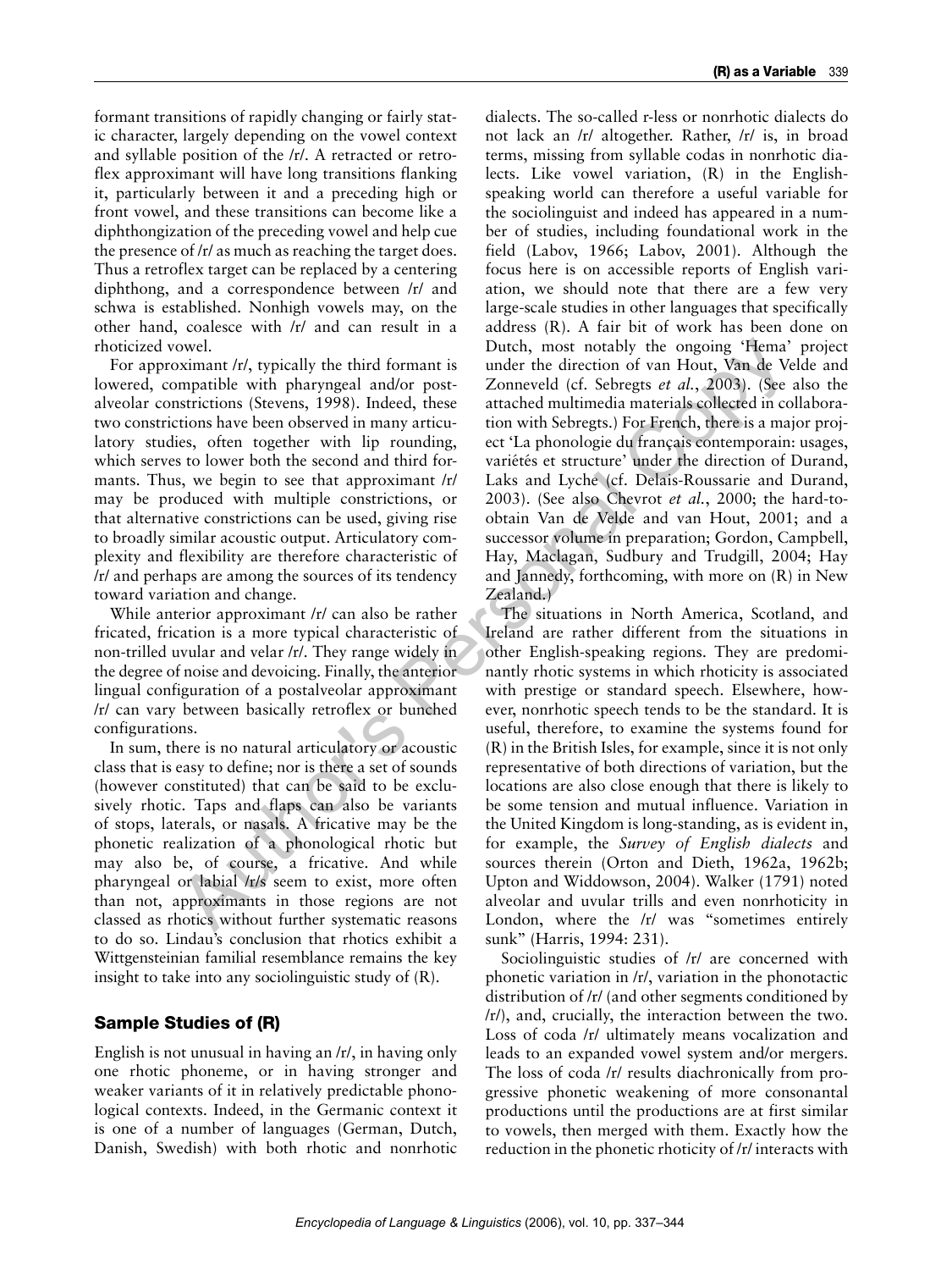an increasingly merged set of vowels before /r/ is still unclear, but it is likely that breaking, in which the vocalic transitions into /r/ gain in salience, is often involved (Wells, 1982; Barry, 1995).

Yet different rhotic accents of English can have larger or smaller vowel inventories before /r/, making /r/ responsible indirectly for yet more variation. For example, while some rhotic American accents merge 'Mary,' 'merry,' and 'marry,' rhotic Scottish accents tend to preserve these distinctions, as well as keeping 'horse' and 'hoarse' distinct. Scottish English has perhaps the fewest number of vowel mergers before a phonetically consonantal /r/; this makes it a particularly interesting accent for internal reasons, as well as on account of its social and geographic proximity to nonrhotic Standard Southern British English. In Scotland, many speakers of Standard English have a basic 12-vowel system and merge only  $/I$  and  $I$ before /r/ ('fir' and 'fur').

y consonant  $\ell r/\gamma$ , this makes it is particu-<br>was colleted. In Stuart-Smith (2003) the system accent for internal reasons, as well<br>unro its social and geographic proximity collected by Macaulay (in 1973) and Ma<br>city stra Even in rhotic accents, weak syllables are apt to lose /r/, especially before a consonant word internally ('surprise,' 'forget') or in frequently used word-final sequences ('other than'). In Scotland, the general phonotactic profligacy of coda /r/ attests to the survival of a more strongly consonantal coda /r/ than many other British varieties, but one that is, nevertheless, beginning to weaken from the coda into the nucleus structurally, as it has weakened phonetically in previous generations. The (contextually devoiced) trill or tap so consciously caricatured by Scots themselves as well as by outside observers seems largely gone, having being replaced by an approximant among younger and less vernacular speakers. Variation as a result of structural factors is common too. A speaker may have a lingual approximant /r/ (retroflex or alveolar) generally in onsets, but affricates in /tr/ and /dr/ clusters, and a tap in labial clusters such as /br/. Emphatic stress can result in a higher frequency of occurrence of taps and trills.

Recent sociolinguistic research in Scotland has shown how /r/ varies, and by implication how it is changing phonetically and socially. It may be, indeed, that such work reveals the early stages of the change toward phonological nonrhoticity. It is far from obvious that this is a simple change from above under the influence of Standard Southern British English. Such a change has been predicted among professionals and laypeople alike, given the high degree of nonrhoticity among children of English incomers, who tend to be middle class, causing loss of /r/ through contact. Such direct influence has been particularly obvious to many informal observers of middle-class speech in Edinburgh, in which Scottish Standard English shades off into clearly English-influenced accents (see Romaine, 1978).

It is therefore most important that a quite different and surprising behavior was confirmed by Jane Stuart-Smith's variationist examination of the English of Glasgow, the largest city in Scotland. Glasgow accents are stigmatized by Scots and non-Scots alike due to its strong Scots vernacular character, and Glaswegians display a great range of variation as a consequence. In Stuart-Smith's fieldwork (undertaken in 1997), 32 speakers were studied, bisected into groups of male and female, younger (13 or 14 years) and older (40 to 60 years), and working and middle class. Both spontaneous and word list speech was collected. In Stuart-Smith (2003) the results were compared to two previous important datasets collected by Macaulay (in 1973) and Macafee (in 1984–1985), which provide real-time support for Stuart-Smith's apparent time study, and to previous variationist work with more of a focus in Edinburgh by Romaine in the 1970s and by Speitel and Johnston in the 1980s, both of whom provided some earlier indication of variation in (R), including vocalization in working-class speakers (e.g., Romaine, 1978; Johnston, 1997).

The important point about this work is that the situation is far more complex than might be expected. While nonrhoticity has been spreading slowly across the United Kingdom for centuries, although perhaps more slowly than generally thought (Gordon *et al.*, 2004), rhoticity has seemed relatively secure and prestigious in Scotland. On the other hand, phonetic weakening of /r/ to an approximant in Scottish Standard English is extremely widespread. Indeed, although it is typical of a phonological or phonetic variable like (R) to be gradient, the behavior here is approaching categoricalness.

The 1997 Glasgow study made it clear that there has been both a loss of postvocalic phonetic rhoticity and phonetic variation in the realization of /r/. While nonrhotic patterns are not particularly evident in middle-class speech, the same cannot be said for working-class speech. Unsurprisingly, the range of variants transcribed is large. Common variants include central approximants, retroflex approximants, alveolar taps, retroflex taps, and vowels. Less common variants include alveolar trills and uvular fricatives.

First, Stuart-Smith reported an analysis of /r/ in all positions in the word list data, plus a 10% sample of the spontaneous speech. In the read speech, workingclass girls formed a group on their own that was statistically distinct from all middle-class groups. Their main characteristic was a complete avoidance of retroflex approximants and heavy use of vocalization for coda /r/. Additionally, tendencies were noted across read and spontaneous speech. Younger and older working-class women seemed to differ,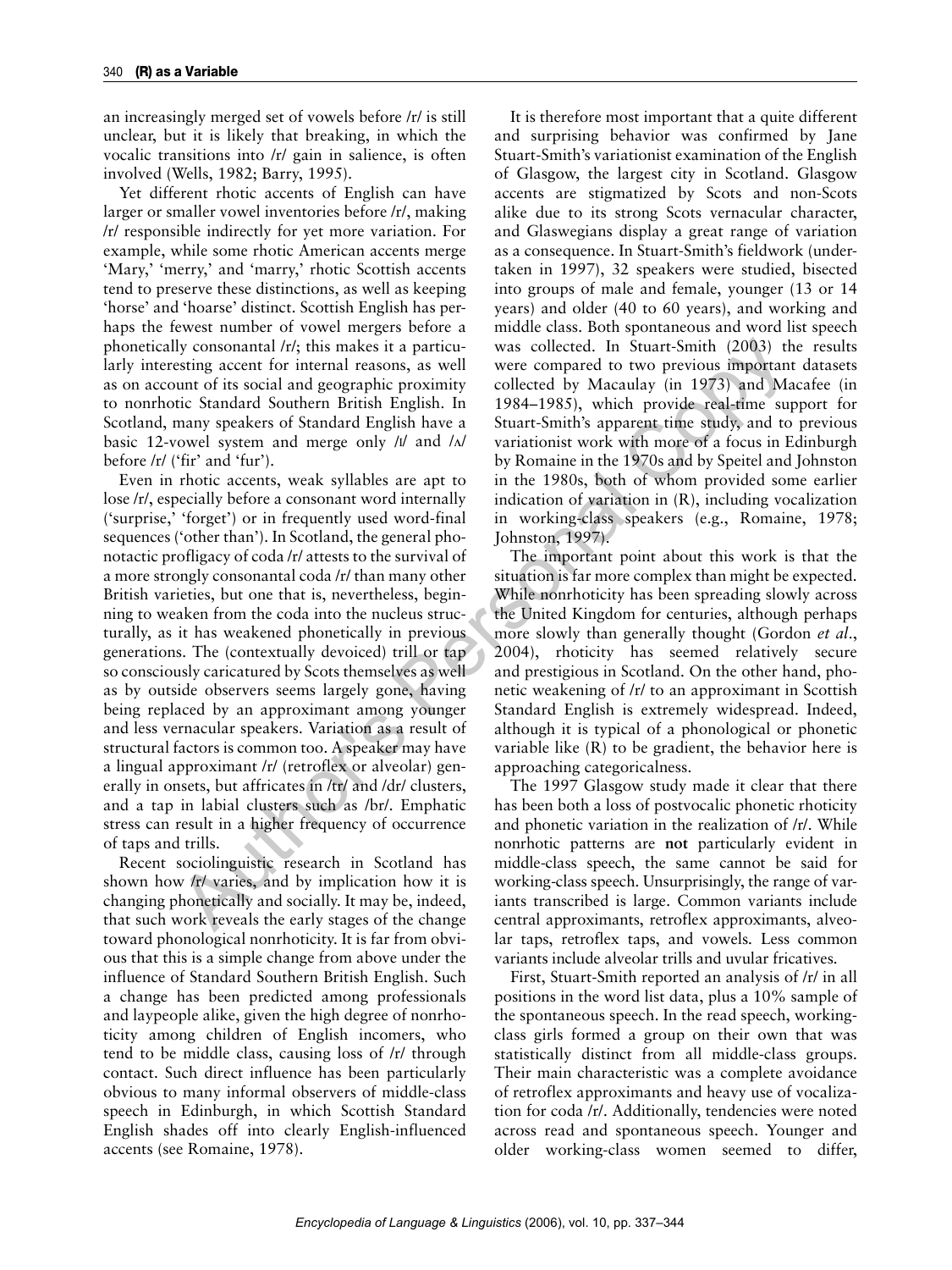while young working-class women resembled young working-class men. They both vocalized a great deal and avoided retroflex approximants. For all speakers, alveolar taps were well-represented, but trills and retroflex taps are almost absent.

Second, Stuart-Smith presented a more detailed study (all spontaneous data for all subjects in addition to the word list data) of coda /r/ and its vocalization. It was examined with respect to various phonological subenvironments. Preconsonantal and word-final /r/ were examined separately, and the latter was subdivided into two independent groups, namely stress (/r/ in a lexically stressed versus unstressed syllable) and structure (prepausal, preconsonantal, and prevocalic).

y stressed or<br>statistics and reconsiones and providible) and iman with a rip-up arrival<br>alian procession, and increase of all and providing a more in the companying phary<br>agaed gesture. The otherwise number of phonetic va The extensive number of phonetic variants were allocated into what I will call rhotic, vocalic, intermediate, modified vocalic, and rhoticized vowel categories. In general, middle-class speakers used a rhotic consonant, while working-class speakers used a far wider range of variants. The working-class teenagers, particularly the girls, favored vocalization. The polarization of the young working class and the other groups was most evident in the stressed prepausal position, for here vocalization was found at high levels for boys and girls alike. However, preconsonantally (e.g., 'card'), the working-class girls favored a plain vowel, but the working-class boys favored a modified (velarized) vowel. In unstressed prepausal syllables, the use of plain nonrhoticized vowels by the girls was almost categorical. This suggests the girls may have been closer to the merger of r-ful and r-less words and to phonological nonrhoticity, and were furthest from the rather homogeneously rhotic middle-class speakers. The use of modified vowels by the boys may have been the result of the preservation of velar, pharyngeal, or other dorsal secondary articulations, due ultimately to the gesturally complex nature of some speakers' approximant /r/. But since those who vocalized most tended to use plain vowels, those reflexes of /r/ may well have been evidence of a stage in the weakening of /r/, in which speakers' outputs contained a gesturally reduced but still identifiable /r/.

Future research will hopefully reveal the extent to which (R) is like other variables, both consonantal and vocalic, in Glasgow, as well as how the changes in /r/ have arisen and been transmitted.

A further issue brings us back to the problem of the phonetic variability of rhotics in the first place: the nature of the hard-to-discern articulatory underpinning of /r/. Instrumental acoustic analysis can help to uncover subtle sociolinguistic patterning, but in the case of (R), another technique may be able to shed more light on such questions – namely, articulatory ultrasound. The technique is noninvasive and offers great opportunities for use in the analysis of spontaneous speech and in large-sample studies. See the associated multimedia files for examples of Dutch and Scottish speakers.

Ultrasound can provide tongue-surface movies of the midsagittal section of the tongue and can clearly reveal different articulatory strategies for anterior approximant /r/, even without detailed analysis. The multimedia files provide examples of two young adult middle-class speakers from the Edinburgh area with acoustically similar formant structure for /r/, and impressionistically similar /r/, have different underlying articulations. One has a retroflex or alveolar approximant with a tip-up articulation and, it seems, with no accompanying pharyngeal gesture. The other has a bunched or tip-down production with a clear postalveolar constriction and a pharyngeal constriction. It may be that the use of modified-vocalic productions of /r/ in the 1997 Glasgow data indicate a posterior constriction, too. A stratified multisubject study with acoustic and ultrasound analysis is certainly feasible, whereas other articulatory techniques would be far more invasive and probably incompatible with unmonitored spontaneous speech.

In nonrhotic areas of the United Kingdom, one of the major phonological phenomena in English can be observed, namely 'r-sandhi' ('linking-r' or 'intrusive-r'). Despite its high frequency of use, the nonetymological aspects of intrusive-r are perhaps responsible for a certain amount of conscious awareness of the phenomenon and resultant social and stylistic variation. Foulkes (1997) conducted the first large sociolinguistic study of the phenomenon (in Newcastle-upon-Tyne and Derby), although other research has examined the phenomenon in prestige and broadcast English. In Newcastle, linking-r and intrusive-r were less common than in more southerly accents and were associated with middle-class speakers. The frequency of linking-r use among young working-class speakers was only approximately 40 percent, compared to about 80 percent of older middle-class speakers. The rate of intrusive /r/ use in working-class speech was only about 20%. Interestingly, style did not behave in this study in the way that it is normally assumed to work: middle-class speakers used more intrusive-r in word list reading than in spontaneous speech.

Another topic of much interest, especially in nonrhotic Britain, is the recent increase of strongly labiodental productions of /r/ (Foulkes and Docherty, 2000). A few decades ago, an adolescent or adult with such a variant would be seen as having an idiosyncratic or even pathologically delayed production (with some very specific sociolinguistic exceptions), whereas recent research revealed that, increasingly, a significant minority of young adults can be found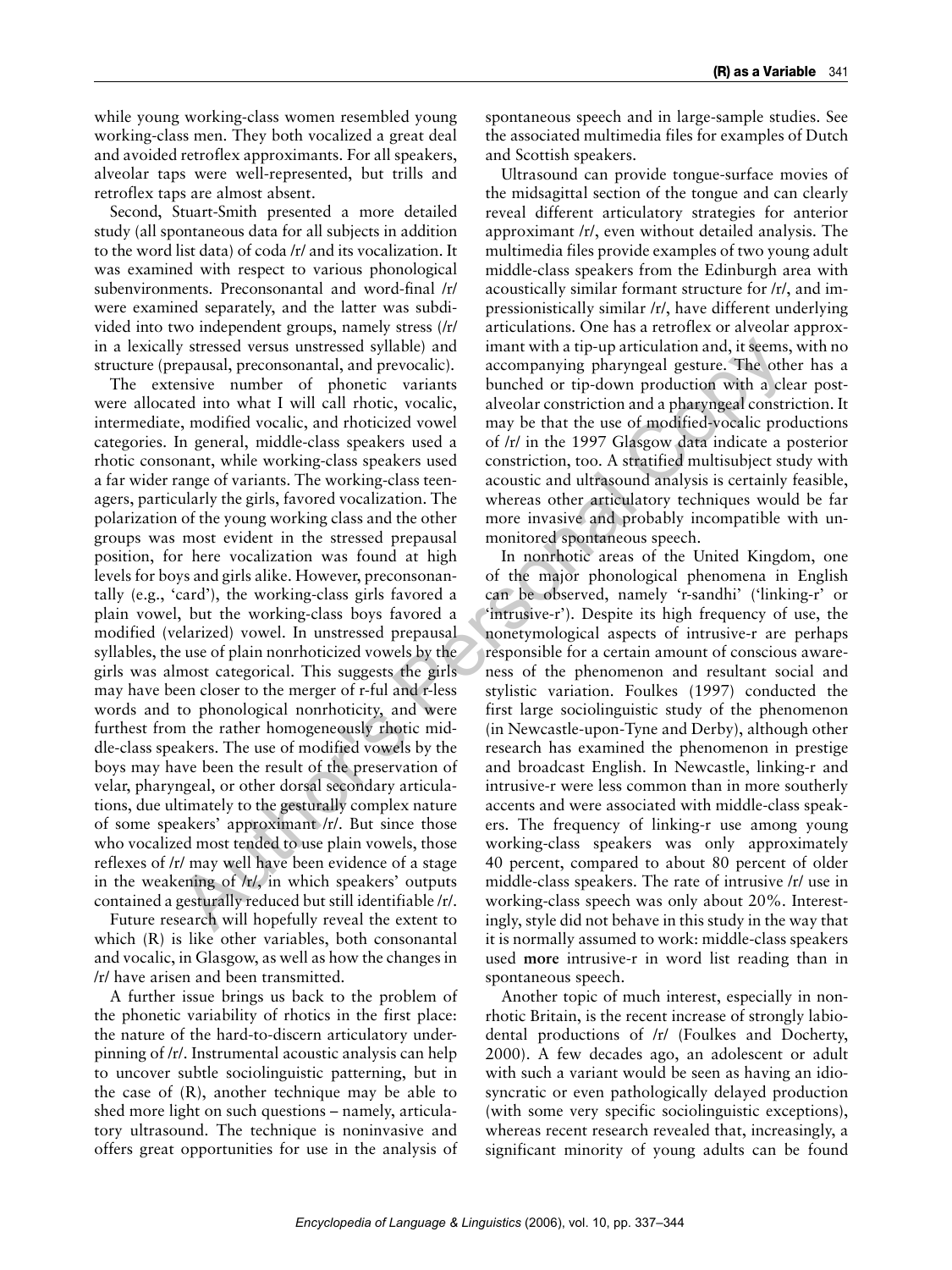with labiodentals. Indeed, it is by no means an infrequent characteristic of younger professional broadcasters in the United Kingdom. Recent informal observation of nonbroadcasters interviewed on United Kingdom radio and television suggested that between 25 and 50 percent of speakers used a labialized /r/ at least some of the time, at least as judged by this retroflexed, rhotic, and Scottish listener. This impression echoes Peter Trudgill's 1983 Norwich data (Trudgill, 1988), where few subjects with clear labiodentalization could be said to use it ubiquitously or consistently strongly.

Intervocalic /r/ behaves rather differently from prepausal or preconsonantal /r/. Intervocalic position is a rhotic position, but may be prosodically weak, particularly if it follows a stressed syllable and precedes an unstressed syllable. So loss of intervocalic /r/ sometimes occurs (and see also loss of prevocalic /r/ in weak syllables, e.g., 'pretend'), but it is likely to be differently distributed than plain nonrhoticity. In England and the United States, high-frequency forms like 'very' can be found with an almost monosyllabic pronunciation, and in more formal lexis, such as 'heroin,' the /r/ may be merely a hiatus between the vowels with no percept at all of a consonant. In England, this type of production seems particularly common among users of labial /r/. It marks the phonetic low-point of rhoticity, in which /r/ can appear as even less than a schwa or vowel offglide, namely as a hiatus between syllables. Since nonrhotic English did not previously permit sequences of nonhigh vowel plus vowel (this being the trigger for r-sandhi), such ultimate weakening of /r/ to hiatus does not (yet) cause any mergers in those accents.

Labiodental /r/ provides yet more evidence of how phonetically heterogeneous the class of rhotics can be. With heavily labialized /r/, bilabial trills corresponding to the clusters /br/ and /pr/ can even be found.

Acoustic analysis by Mark Jones (personal communication) and my own ultrasound analysis show that 'labiodental' /r/ is at an end of a phonetic gradient that even in its most extremely labialized forms is quite distinct from /w/, that it is favored in labial contexts, and that it may be a result of the boosting and early onset of the labial gesture that is already present in approximant lingual /r/ in the United Kingdom. In other words, postalveolar and pharyngeal lingual gestures may still be present in a 'labiodental' /r/, functioning to distinguish /r/ from labial-velar /w/.

As an aside, in the 1997 Glasgow study (Stuart-Smith, 2003) no labialized /r/s were found outside labial contexts, and informal observation suggests that these variants appear only sporadically in rhotic and nonrhotic Scottish adults. Labialized /r/ and

nonrhoticity are, however, somewhat in evidence in child development in Scotland, as they are in the United States. However, such productions are not common, or at least were not so in the late 1960s, as evidenced by a large (510 subjects) standardized study (Anthony et al., 1971) of children aged 3.0 to 5.6. Out of 510 productions, labialized /r/ was more common in /br/ (32 tokens in 'bridge,' 26 in 'toothbrush') than /str/ (22), /kr/ (18), or /tr/ (16). However, in / $\theta$ r/, nonlabialised /r/ was very common, even after [f] (225 tokens). Only 15 tokens were [fw], and another nine were labial. Initial /r/ ('red') was only 86% 'correct' (i.e., trill, tap, or lingual approximant) by 5;6. Overall, 25 productions were [w], 12 were [vɪ], six were [q], three were [v], and three were  $[\beta_1]$ . Medial /r/ ('garage') was labialized in 38 tokens. Finally, nonrhoticity in a weak syllable ('soldier' and 'birthday') was so common that absence of /r/ was not even counted as an error.

alic  $Ht$  behaves rather differently from pre-<br>
"conect" (i.e., trill, trap, or lingual approximation, but may be prosocited<br>ly osition is a 5:66. Overall, 25 productions were [w], fl2 itsolution, but may be prosociteally Foulkes and Docherty (1999) collected reports from a number of sociolinguistic studies on urban varieties throughout the United Kingdom and discussed the various phenomena affecting /r/ with reference to in a number of cities. Focusing mainly on nonrhotic varieties, the following were observed. Labial forms of /r/ were found in London (where they are a longtime variant), Norwich, Milton Keynes, Reading, Hull, Newcastle, and Derby. In nonrhotic Newcastle, the standard approximant /r/ was supplemented by taps in intervocalic position, and the local Northumbrian 'burr'  $([k])$  was rare and found only in rural areas. Generally, nonrhoticity and intrusive-r were the norm for accents with labialized /r/, especially among the young. In nonrhotic Derby (see also Foulkes, 1997), linking-r was categorical and intrusive-r present in about 55% of possible contexts, with no sociolinguistic patterning. In Sheffield, Cardiff, and Sandwell, the norms were non-rhoticity, a lingual approximant /r/ realization, and intrusive-r. Finally, it was noted that other phonological changes could increase the number of environments in which intrusive-r can operate. As well as after vocalized /l/ or before dropped /h/, reductions of full vowels to schwa resulted in intrusive-r, so words like 'window' varied, depending on whether a reanalysis of the final vowel as /e/ had occurred, and the infinitive 'to' was also rather variable in its conditioning of an intrusive-r. Sandhi was particularly common in combined forms like 'gonna' and 'wanna.' Finally, in London, monophthongization of vowels in the MOUTH and GOAT classes may also have fed intrusive-r.

> In North America, a primarily rhotic continent, a number of foundational and influential sociolinguistic studies have addressed (R) (see Wolfram and Schilling-Estes, 1998). It should first be noted that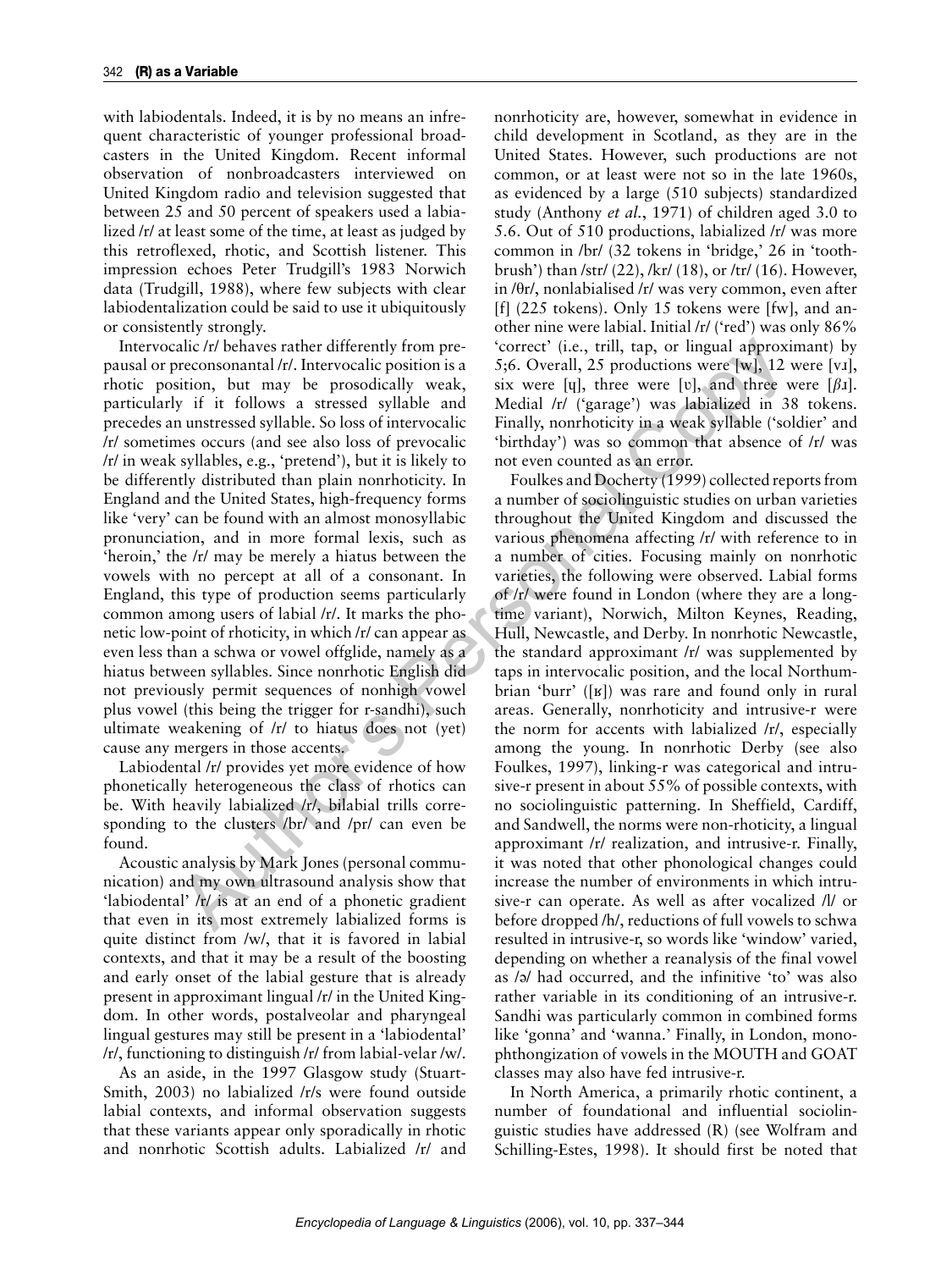taps and trills are uncommon in North America, presumably because an alveolar tap or flap is used for /t/ and /d/ in just those environments in which tapped /r/ is likely in British English, and although the mechanisms are not identical, if a tap were used in 'berry,' it might merge with 'Betty.' Tapping of /t/ and /d/ is not normally regarded as a rhoticization in the United States, and there appear to be no grounds, at present, for viewing it as such.

Nonrhoticity in American English originally reflected the accents of some of the early settlers from the British Isles. Recent changes, including the movement of large numbers of southern nonrhotic speakers to cities in rhotic areas, have meant that non-rhoticity is not only a geographical variable but also reflects ethnicity and class. Nonrhoticity in some urban settings is characteristic of speakers of African–American vernacular English (AAVE), and there, rhoticity can act as a socioeconomic marker, but unlike the United Kingdom, where nonrhotic speech is associated with prestigious varieties. Within the African–American community of Detroit, (R) exhibits gradual stratification, so that while only about 20 percent of upper middle-class speakers are nonrhotic, this figure climbs to approximately 70 percent for the lower working class, in a linear manner.

numbers of southern nonrhotic speakes<br>
not momento is an agent, then, it seems that versiagular and exactly<br>
noticity standard varieties of English in the Unued R a geographical variable but also reflects are driving more In New York, the social meaning of rhoticity has shifted in the previous half-century. Older speakers exhibit little class-based stratification, but younger speakers identify rhotic speech as more prestigious than nonrhotic speech. This is the converse of the British situation (at least, the English situation) as well as the converse of Southern Hemisphere varieties (Gordon et al., 2004). So, nonrhoticity in the United States is beginning to be associated with rural and lower-class speech. This does not mean there are not pockets of prestigious nonrhoticity in the United States, and indeed specific locations have older upperclass nonrhotic speakers. The New York adoption and then loss of nonrhoticity as a prestige form are both, as it happens, 'change from above,' though separated by a couple of centuries and with reference to different prestige dialects: nonrhotic British English and rhotic American English, respectively. The Irish English of Dublin shows a similar pattern, in which the local vernacular is weakly rhotic but middle-class speech is strongly rhotic (Hickey, 1999).

In Philadelphia (Labov, 2001), the ethnic distribution of rhoticity is also finely drawn. Nonrhotic speech is characteristic of the African–American population (about 40% of the population), but it also appears to have been an indicator of Italian ethnicity, an effect that is in decline in apparent time. Unstressed (R) can often be nonrhotic across Italian and non-Italian communities, whereas in stressed

syllables, the distribution of nonrhoticity is more complex, being more ethnically determined and prevalent in older speakers.

Finally, rhotic accents acquire extra /r/ in contact with nonrhotic varieties. Thus words such as 'theater' and 'idea' can contain an /r/ in rhotic varieties like Scottish English, since speakers interpret the [ia] diphthong as corresponding to /ir/, and weak final syllables that are subject to /r/ sandhi can be reinterpreted as involving an /r/ (hence 'feller' versus 'fellow'). These forms are generally lexical oddities, but their use is likely to be sociolinguistically distributed.

In general, then, it seems that vernacular or nonstandard varieties of English in the United Kingdom are driving more variation and change in a number of variables, including (R), than the prestige varieties of Scotland and England. Urban vernacular forms seem to be either on parallel paths of internal change, or influencing each other, to the extent of substantial change – even vocalization – of /r/ appearing in younger working-class speakers in the largest city in Scotland in remarkably large numbers.

See also: Gender; Laboratory Phonetics; Labov, William (b. 1927); Phoneme; Phonemic Analysis; Phonetics, Articulatory; Prestige, Overt and Covert; Sandhi; Scots; Sociolect/Social Class; Sound Change; Speech Errors as Evidence in Phonology; Variation and Language: Overview; Vernacular.

#### **Bibliography**

- Anthony A, Bogle D, Ingram T T S & McIsaac M W (1971). The Edinburgh Articulation Test. Edinburgh: Churchill Livingston.
- Barry W (1995). 'Schwa vs. schwa + /r/ in German.' Phonetica 52, 228–235.
- Barry W (1997). 'Another R-tickle.' Journal of the International Phonetic Association 27, 35–45.
- Chevrot J-P, Beaud L & Varga R (2000). 'Developmental data on a French sociolinguistic variable: postconsonantal word-final /R/.' Language Variation and Change 12, 295–319.
- Delais-Roussarie E & Durand J (eds.) (2003). Corpus et variation en phonologie du français. Méthodes et analyses. Toulouse: PUM.
- Foulkes P (1997). 'English [r]-sandhi a sociolinguistic perspective.' Histoire Epistémologie Langage 19, 73–96.
- Foulkes P & Docherty G J (eds.) (1999). Urban voices: accent studies in the British Isles. London: Arnold.
- Foulkes P & Docherty G J (2000). 'Another chapter in the story of /r/: 'labiodental' variants in British English.' Journal of Sociolinguistics 4, 30–59.
- Gordon E, Campbell L, Hay J, Maclagan M, Sudbury A & Trudgill P J (2004). New Zealand English: its origins and evolution. Cambridge: Cambridge University Press.